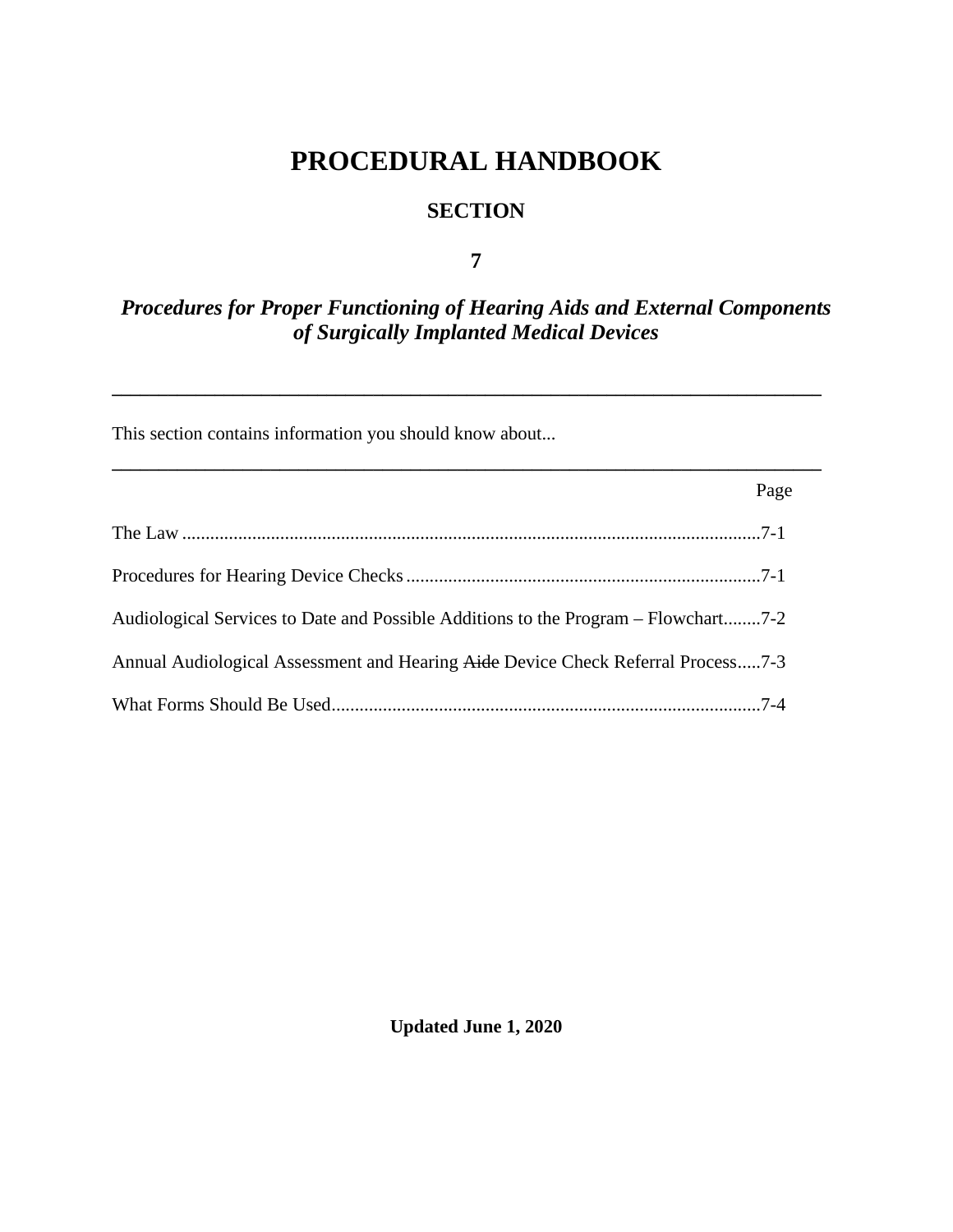### **THE LAW**

The regulations implementing the Individuals with Disabilities Education Act include a provision regarding the proper functioning of hearing aids and surgically implanted medical devices. This requirement states that: "Each public agency shall must ensure that the hearing aids and external components of surgically implanted medical devices worn in school by children with hearing impairments, including deafness, are functioning properly." (CFR 300.10.5(b)) 34 CFR 300.113.

In this document, hearing aids and surgically implanted medical devices, including but not limited to cochlear implants and/or surgically implanted Bone Anchored Hearing Aids (BAHA), will here after collectively be referred to as "Hearing Devices."

### PROCEDURES FOR HEARING DEVICE CHECKS

Individual Hearing Devices worn by students with hearing impairments are checked as the students arrive at school each morning. The regular or special day class teacher (or designated staff member), as appropriate, is responsible for checking each morning to ensure that hearing impaired students' individual Hearing Devices are functioning properly. Students with the capability to monitor their own Hearing Devices performance (generally beginning in  $2<sup>nd</sup>$  grade) are asked if their Hearing Devices are working properly. Replacement batteries for students' Hearing Devices will be kept at school for use as needed.

For students who receive itinerant DHH services, the itinerant teacher of the hearing impaired is responsible for training each child's regular education or special day class teacher in the procedures to be used to check the Hearing Devices of children with hearing impairments enrolled in regular education or special day class programs.

If a child's Hearing Device is not working properly, it is the responsibility of the regular or special class teacher to contact the child's DHH teacher as soon as possible. The DHH teacher is responsible for notifying the child's parent and educational audiologist regarding the Hearing Device malfunction.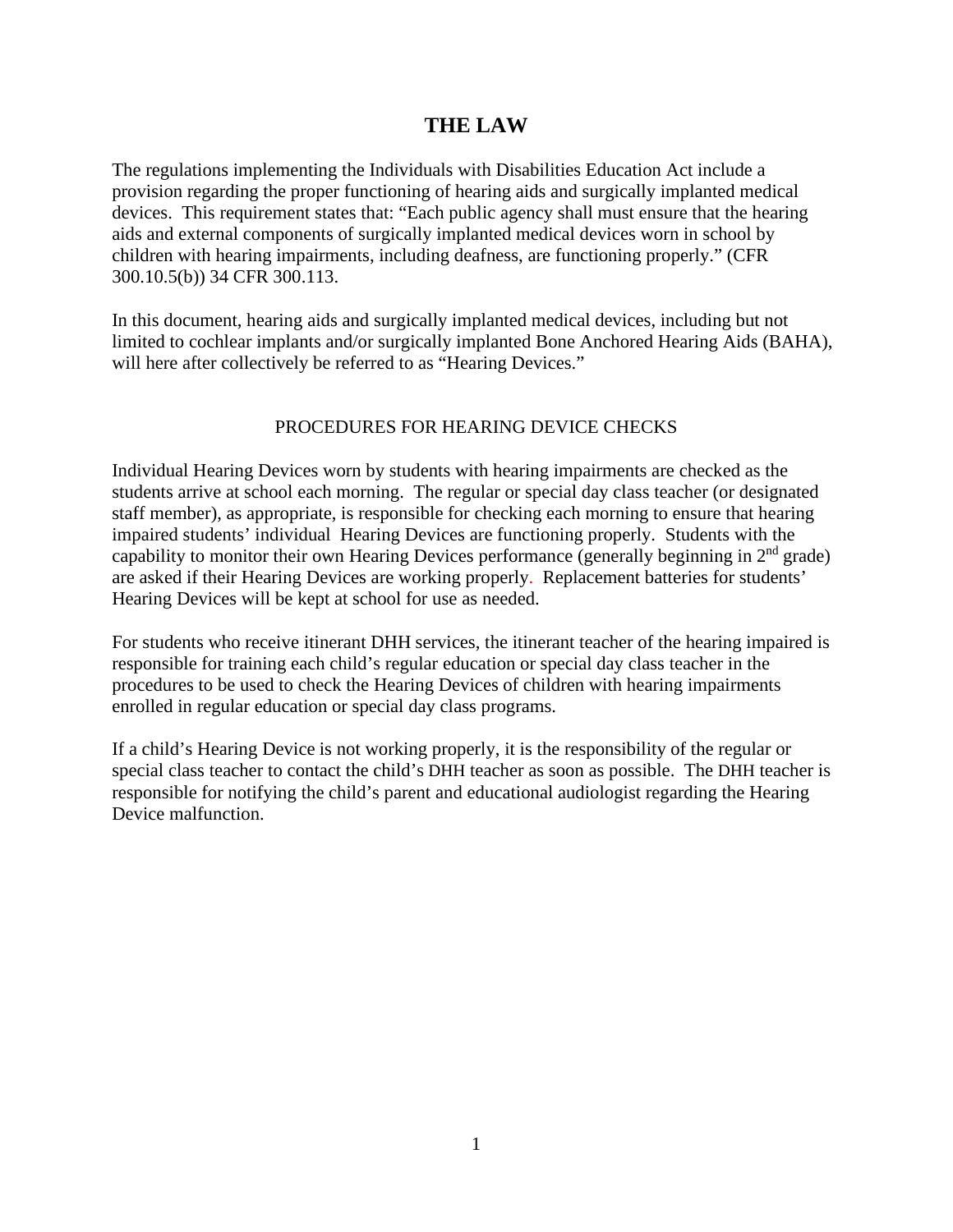

**Audiological Services to Date and Possible Additions to the Program - Flowchart**



- Preliminary screening
- Conservation of hearing
- Training/guidance/consultation with support personnel
- Collaboration with professional community
- *Hearing Device* support
- Classroom amplification
- Personal Hearing Assistive Technology (HAT), formerly known as FM, fitting, assessment and monitoring
- Hearing loss management
- Educational referrals

 $\overline{a}$ 

• Consultation with students, parents and teachers

Revised: 5/5/2020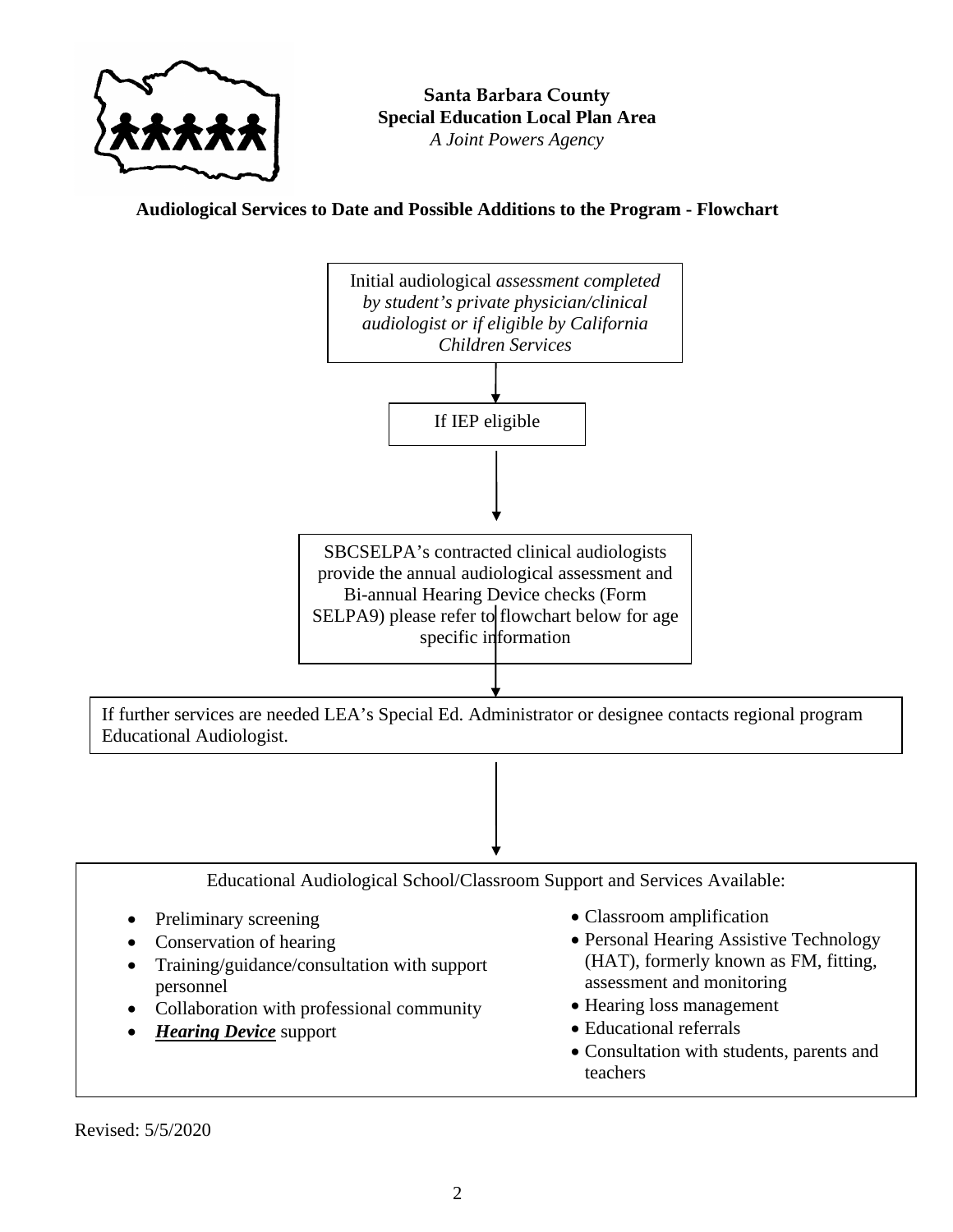

### **Annual Audiological Assessment and Hearing Device Checks Referral Process**